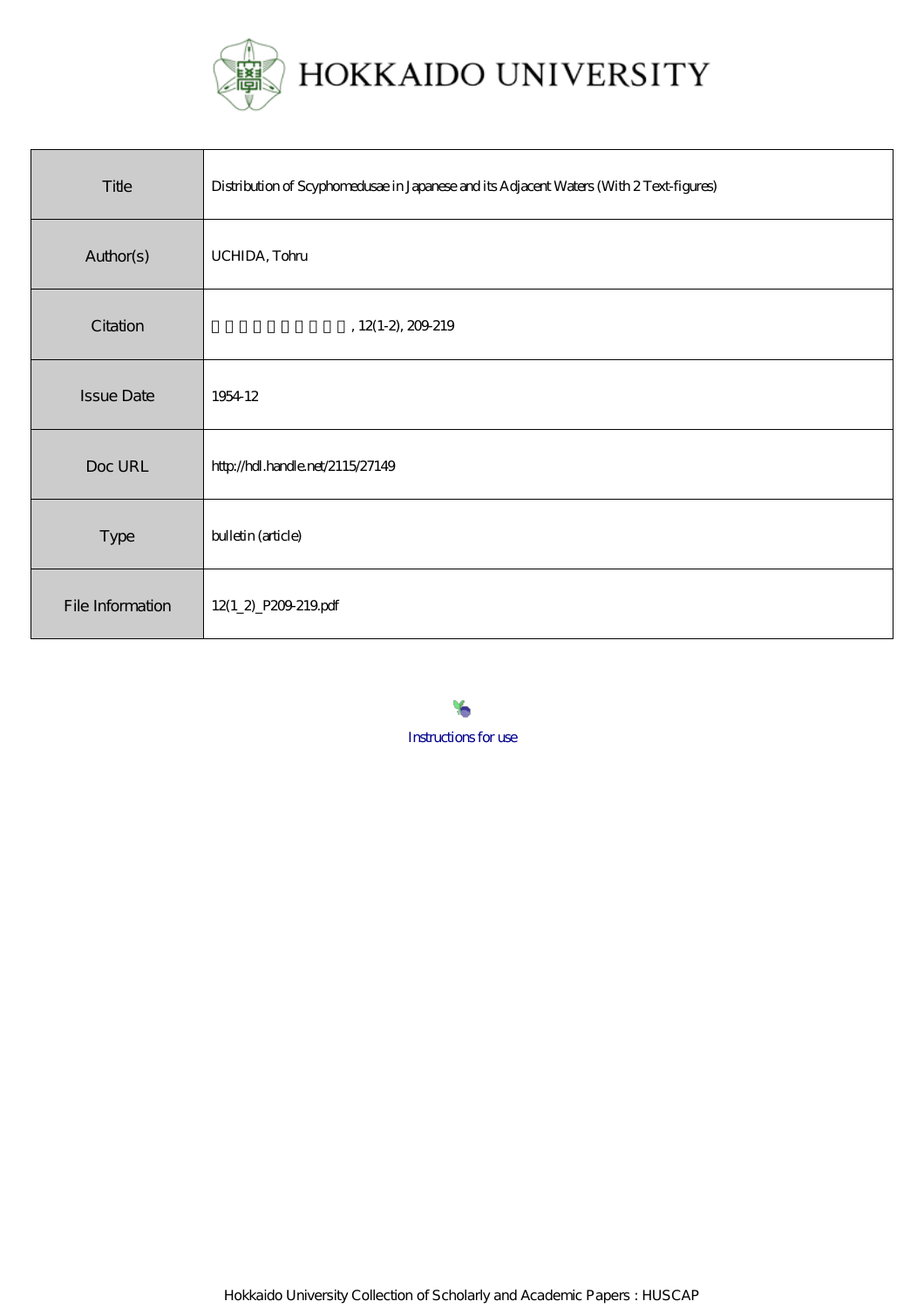# **Distribution of Scyphomedusae in Japanese and its Adjacent Waters**

By

#### **Tohru Uchida**

(Zooiogical Institute, Faculty of Science, Hokkaido University)

*(With* 2 *Text-figures)* 

With the exception of some deep-sea forms, the Schyphomedusae are generally coastal dwellers and mostly have both the sessile and pelagic stages. The sessile polyps are limited in destribution, but the floating medusae can be carried far away from their home by currents. Therefore, there are two sorts of ranges of distribution for Scyphomedusae; one enough to complete their reproduction and another enough herein to live only for medusae. As the examples of the latter cases, there can be often found some tropical forms in Japanese waters and medusae of temperate regions are occasionally obtained in Northern parts of Japan.. These medusae have been drifted by water currents and are known as temporary visitors. They can not reproduce and settle in habitats in new localities.

The medusae hitherto found in Japan and its adjacent waters are 43 in number as shown in the following list.

Stauromedusae

Fam. Eleutherocarpidae

1. *Stenoscyphus inabai* (Kishinouye)

*2. Haliclystus auricula* Clark

- *3. Haliclystus borealis* Uchida
- *4. Haliclystus steinegeri* Kishinouye
- *5. Haliclystus sinensis* Ling

Fam. Cleistocarpidae

*6. Thaumatoscyphus distinctus* Kishinouye

Fam. Kishinouyeidae

- *7. Sasakiella cruciformis* Okubo
- *8. Sasakiella tsingtaoensis* Ling
- *9. Kishinouyea nagatensis* (Oka)

### Cubomedusae

Fam. Charybdeidae

*10. Charybdea rastonii* Haacke

11. Tamoya bursaria Haeckel

1) Contributions from the Akkeshi Marine Biological Station, No. 67. *Jour. Fac. Sci., Hokkaido Univ., Ser. VI, Zool.,* 12, 1954.

209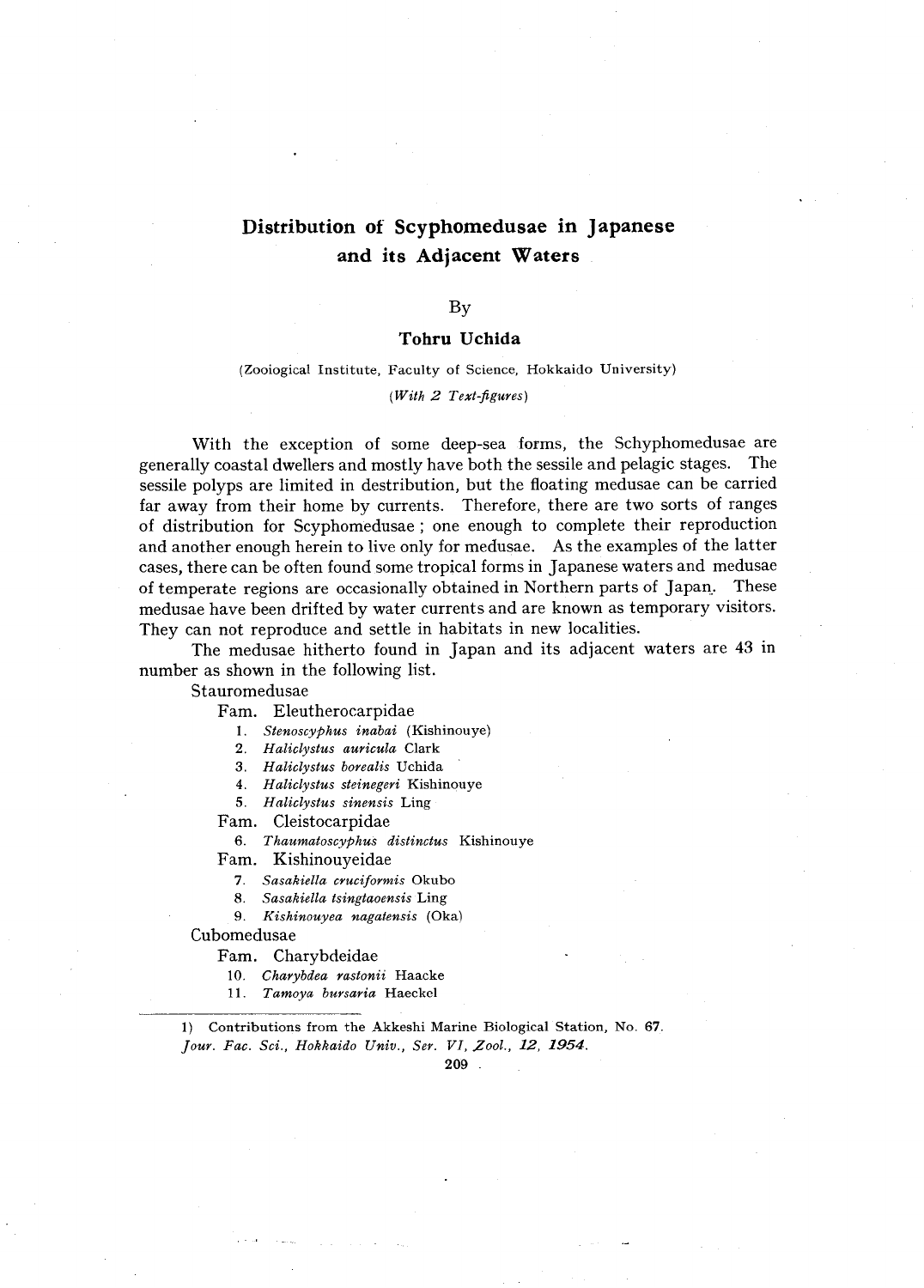(Pteromedusae)

*12. Tetraplatia volitans* v. Busch Coronatae

Fam. Ephyropsidae

*13. Palephyra pelagica* (Haeckel)

*14. Nausithoe punctata* Kolliker

15. Stephanoscyphus racemosus Komai

16. Stephanoscyphus corniformis Komai

Fam. Collaspidae

*17. Atalla bairdii* Fewkes

*18. Atalla wyvillei* Haeckel

Fam. Periphyllidae

*19. Periphylla hyacinthina* Steenstrup

Semaeostomae

Fam. Palagidae

Subfam. Eupelaginae

*20. Pelagia panopyra* Peron et Lesueur

*21. Chrysaora helvola* Brandt

*22. Dactylometra pacifica* Goette

*23. Kuragea depressa* Kishinouye

Subfam. Sanderinae

*24. Sanderia malayensis* Goette

Fam. Cyaneidae

*25. Cyanea capillata* Eschscholtz

*2(;. Cyanea purpurea* Kishinouye

*27. Cyanea nozakii* Kishinouye

Fam. Ulmaridae

Subfam. Umbrosinae

*28. Parumbrosa polylobata* Kishinouye

Subfam. Stenoninae

*29. Phacellophora ambigua* Brandt

Subfam. Aurelinae

*30. Aurelia aurita* Lamarck

*31. Aurelia limbata* Brandt

#### Rhizostomae

Subord. Kolpophorae

Fam. Cassiopeidae

*32. Cassiopea ornata* Haeckel

Fam. Cepheidae

*33. Netrostoma setouchiana* (Kishinouye)

*34. N etrostoma coerulescens* Maas

35. Cephea cephea (Forskål)

Fam. Mastigiadidae

36. Mastigias papua L. Agassiz

*37. Thysanostoma thysanura* Haeckel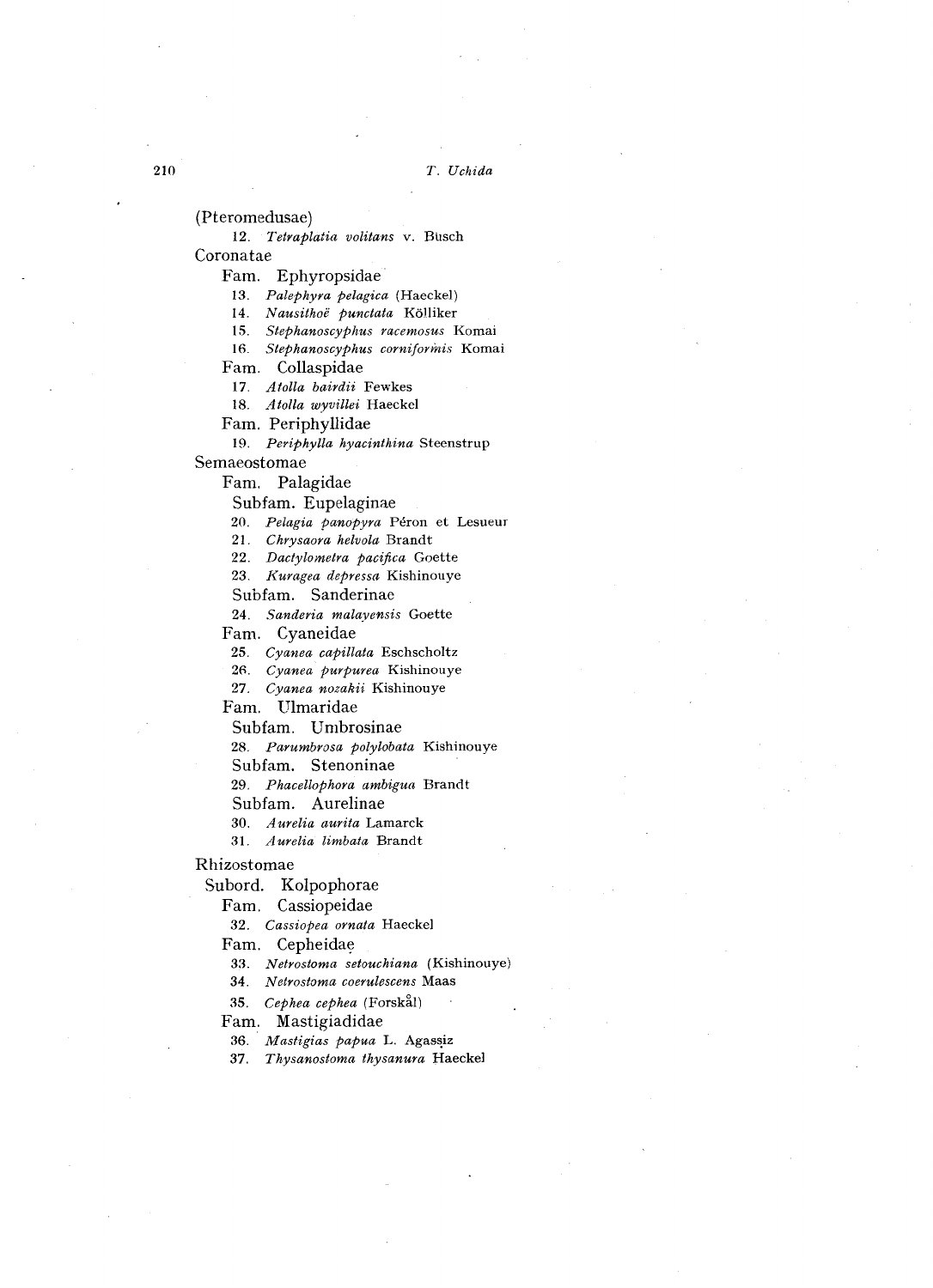*38. Phyllorhiza triformis* Haeckel Subord. Dactyliophorae

Superfam. Inscapulatae

Fam. Lychnorhizidae

*39. Acromitus flagellatus* (Haeckel)

Superfam. Scapulatae

Fam. Stomolophidae

*40. Stomolophus nomurai* (Kishinouye)

Fam. Rhizostomidae

*41. Rhopilema esculenta* Kishinouye

*42. Rhopilema asamushi* Uchida

*43. Rhopilema hispidium* Vanhoeffen

Along the coasts of Japan there are flowing the two currents; the Oyashio, cold current, from northern part and the Kuroshio, warm current, from southern part. *Cyanea capillata,* a boreal form, is often found in abundance on coasts of Hokkaido and in Mutsu Bay as a temporal visitor flown by the Oyashio. The species is known as a boreal form and seems to reproduce in more northern parts, but does not settle on the Japanese localities above given. Because of rich current of the Kuroshio, there are known several tropical medusae carried from the southern regions as given below, *Netrostoma coerulescens, Cephea cephea, Thysanostoma thysanura, Phyllorhizatriformis* and *Rhopilema hispidium.* Out of them, *Rhopilema hispidium* was recorded only in southern parts of Japan about 60 years ago and *Phyllorhiza triformis* was only once recorded by Haeckel (1880). The three other medusae are rather rare in Japan and one or two specimens are occasionally collected on the Pacific coasts in the southern part of Japan, from Misaki to Kyushu. Judging from the fact that small numbers of the specimens were collected at the same time, these medusae were possibly carried from southern parts.

As the pelagic forms, there are known *Tetraplatia volitans* and *Pelagia panopyra.* These scyphozoans are floating throughout their life on the Kuroshio current. The latter species is very common in Japanese waters and is also found from Formosa, through the Loochoo Islands, to Hakodate, southern part of Hokkaido. The process of metamorphosis of the medusa is also reported. Besides these medusae, *Sanderia malayensis* seems to be pelagic inferring from the purple coloration like *Pelagia* which is very common in pelagic animals dwelling in the Kuroshio current. The medusa is rather common in summer on the coasts of Kyushu and is very dangerous there on account of the poisonous tentacles. The medusa is found at Misaki and in Toyama Bay as northern limits; one on the Pacific and another on coasts of the Japan Sea.

The Stauromedusae are known as the circumboreal animals. Among the species here given, *Haliclystus auricula* and *Sasakiella cruciformis* seem to be temperate ones, they having been found from Hokkaido and Tsingtao, China. The two stalked medusae, *StenoscYPhus inabai* and *Kishinduyea nagatensis,* are

211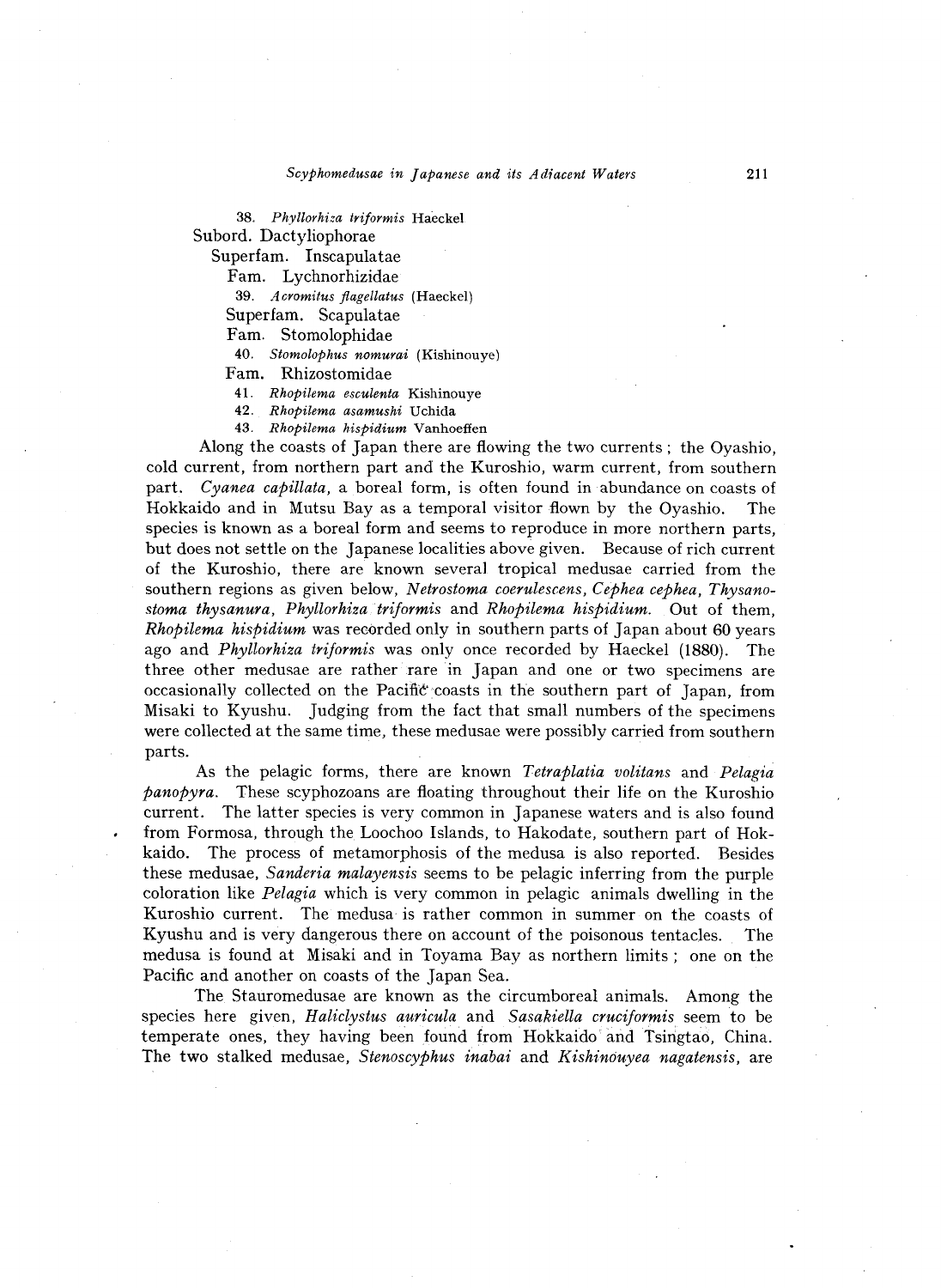

Fig. J. The map showing the cold, intermediate and warm regions in the vicinity of Japan.

212 *T. Uchida*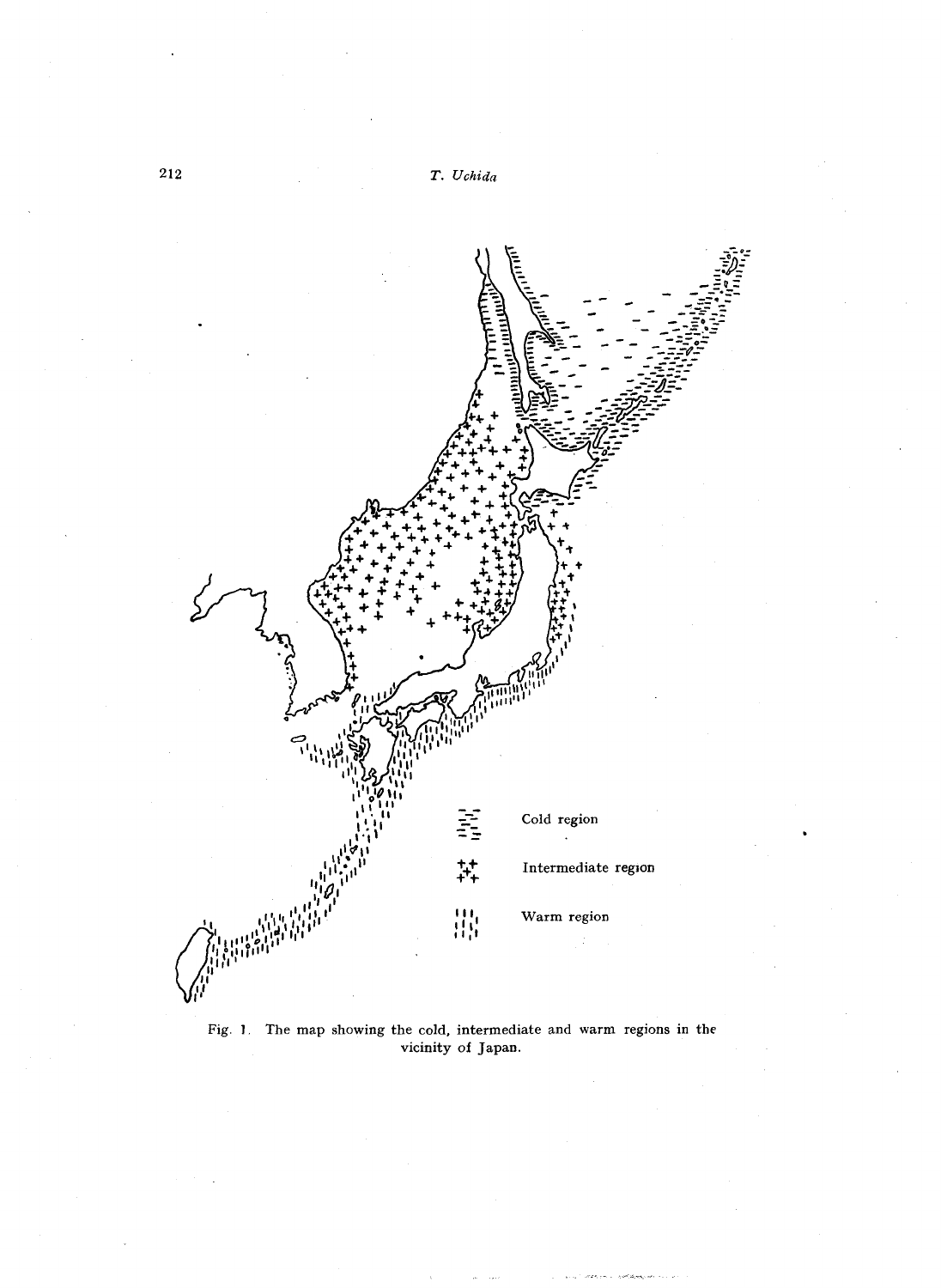#### *SCYPhomedusae in Japanese and its A diacent Waters* 213

restricted in their distribution only in Japanese waters. The former is found from Kyushu to Hokkaido, but the latter species is only collected from Misaki southward. The boreal forms such as *Haliclystus borealis, Haliclystus steinegeri*  and *Thaumatoscyphus distinctus* are distributed only on the coasts washed by the cold current Oyashio. The two latter species are found aJso northward Saghalin and the Commander Islands.

The Cubomedusae are generally known as forms of the tropical region. We have two Cubomedusae, *Charybdea rastonii* and *Tamoya bursaria,* both common in Japanese waters. The former species is found in Formosa, the Loochoo Islands and almost all the coasts of Japan. In Hokkaido the medusa is not uncommon on the southwestern coasts where the effect of the cold current is not distinct. Judging from the annual occurrence of this cubomedusa on the coast of Hokkaido in the summer season, it has surely the sessile stage there. *Tamoya bursaria,* a large tropical form widely distributed in the Pacific, appears every year in the Inland Sea and becomes as annoyance to fisher-men on account of its furious poison of tentacles.

The Coronatae are mostly abyssal and cosmopolitan. The three species, *Atolla bairdi, A. wyvillei* and *Periphylla hyacinthina* belong to this group. *Stephanoscyphus corniformis,* of which only the polyp is known, is also of a rather deep-sea form. The littoral scyphopolyp, *Stephanoscyphus racemosus* has been recorded in the vicinity of the Seto Marine Biological Station and also collected by the present writer from the coast of the Loochoo Islands in 1936. The scyphopolyp is possibly an animal of warm water.

In the Semaeostomae, *Chrysaora helvola* and *Aurelia limbata,* both boreal and distributed in the northern Pacific, are common in summer on several coasts of Hokkaido. The fact that the young medusae of these species are often found, shows the occurrence of these polyps on the littoral coasts of Hokkaido. The distribution of them is limited only to the northern and southeastern coasts of Hokkaido and does not range further southward. *Aurelia aurita,* which is very common everywhere in Japan, appears yearly only on the western coasts of Hokkaido nearly in the same locality and in the same season in which *Charybdea rastonii* occurs. *Dactylometra pacifica* is very common in Japan proper southward to the Loochoo Islands. The medusae are abundantly found in spring in calm bays especially from Misaki southward in Honshu and Kyushu. The species appears abundantly in Mutsu Bay during spring and summer. I saw in a summer many medusae of the species being flown northward across the Tsugaru Strait. It is known that the medusa was, though seldom, found also on the eastern coast of Hokkido and also in Saghalin as a temporary visitor.

The Semaeostomae, which are known as common in Honshu, Kyushu and Shikoku, are as follows; *Pelagia panopyra, Dactylometra pacifica, Aurelia aurita.*  These medusae are very common and their ephyrae are often collected. These species distribute southward to the Loochoo Islands and Foromsa. *Cyanea*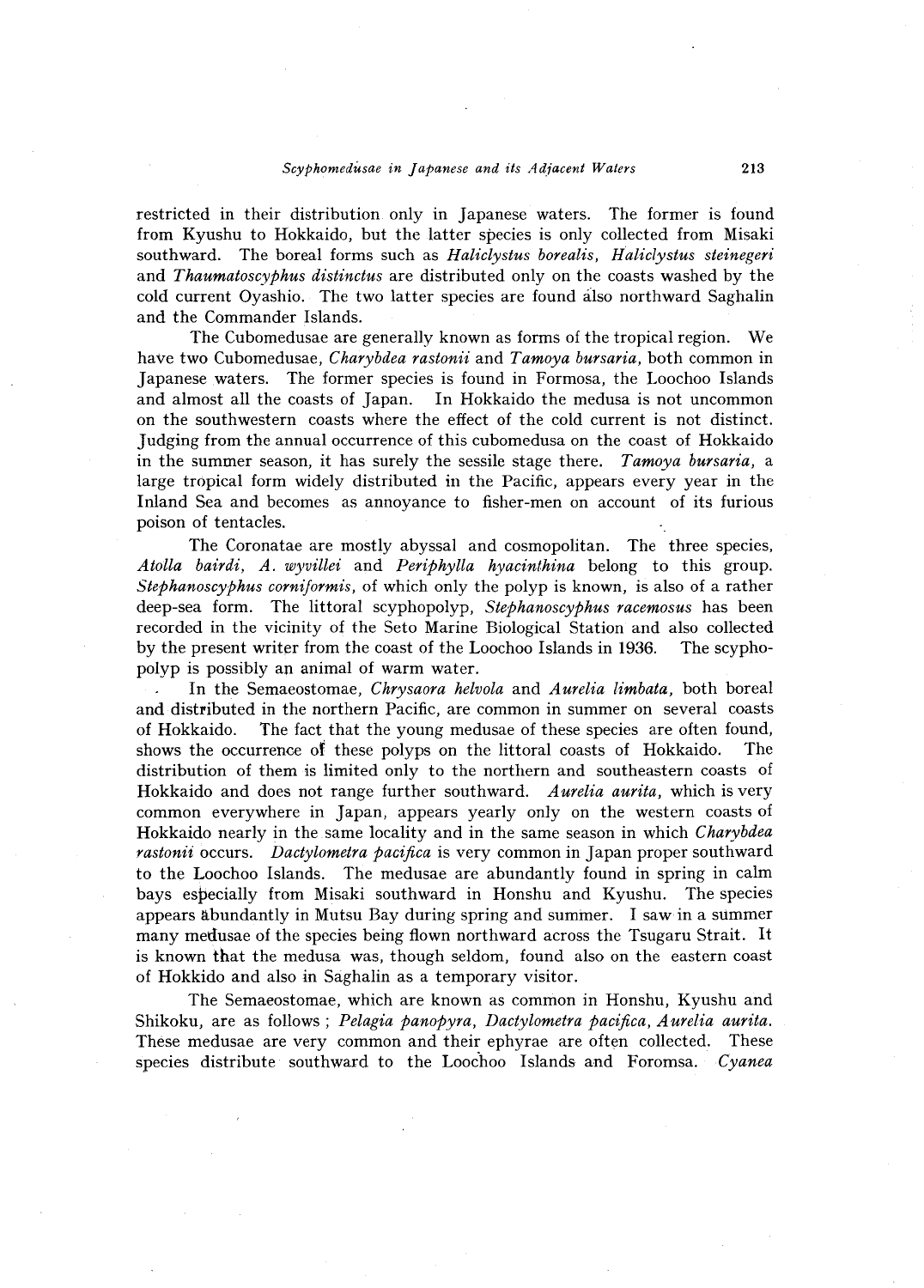*nozakii* is very common in the Inland Sea, often found on the Pacific coasts of Honshu northward to Misaki, but rather rare except in the Inland Sea. *Kuragea depressa* is extremely rare but is twice found in the middle part of Japan. *Parambrosa polylobata* is also once found in rather deep sea in Kyushu. *Phacellophora ambigua* is probably a northern form, because it is recorded from the Okhotsk Sea. But the species is often found on the Pacific coasts in middle parts of Honshu.

It is often said by fishermen that there is occasionally found a large brown rhizostome medusa off the western coast of Hokkaido. It seems to the writer that the large rhizostome medusa is possibly *Stomolophus nomurai* which is widely distributed in the Japan Sea from coasts of Korea to Hokkaido. Besides this another rhizostome medusa, *Rhopilema asamushi* occurs in Asamushi Bay and the northern coasts of Honshu facing to the Japan Sea to Tomioka, western coast of Kyushu. Though the Rhizostomae are generally known as medusae of warm waters, the two medusae above mentioned are rather cold-water forms. *M astigias papua*  which is widely distributed in the Indo-Pacific occurs in Formosa, the Loochoo Islands and on the Pacific coasts of the Japanese Islands up to Mito City slightly north to Tokyo Bay. The medusa is one of the commonest species in Japan. *N etrostoma setouchiana* is known in the Inland Sea and on the coasts of Shikoku and Kyushu. This medusa wos also collected in the Fiji Islands and at Madras, the Indian Ocean. *Rhopilema esculenta* has been known as an edible medusa and was found abundantly in the Inland Sea about 40-50 years ago. At present the species is rather few there but is still found in bays of Kyushu in summer.

The distribution of the Japanese medusae will be given in the following table and Figs. 1 and 2. The deep-sea forms are excluded in the table, because most of them are cosmopolitic.

While the Pacific coasts of Japan are remarkably influenced by the warm current Kuroshio, the coasts of the Japan Sea are rather strongly effected by the cold current Oyashio. Therefore, these two coasts are different each other even in the same latitude from the viewpoint of medusan distribution. On the Pacific coasts several tropical medusae are found in the vicinity of Tokyo Bay as temporary visitors and some tropical forms reproduce there. On the coasts of the Japan Sea the tropical medusae are found very few in species and they are hardly found farther northward than Toyama Bay. Only two forms of warm waters *Charybdea rastonii* and *Dactylometra pacifica* are distributed to Hokkaido and to Mutsu Bay. Moreover, two rhizostome medusae of cold water, *Stomolophus nomurai* and *Rhopilema asamushi,* are known generally in the Japan Sea and only rarely found on the western coasts of Kyushu.

When reviewed the distribution of the Scyphomedusae in Japan, one can see a few pairs of opposite distribution; one as the northern type and another as the southern one: They are *Chrysaora helvola* to *Dactylometra pacifica*, *Cyanea* They are *Chrysaora helvola* to *Dactylometra pacifica, Cyanea capillata* to *Cyanea nozakii* and *Aurelia limbata* to *Aurelia aurita.* These two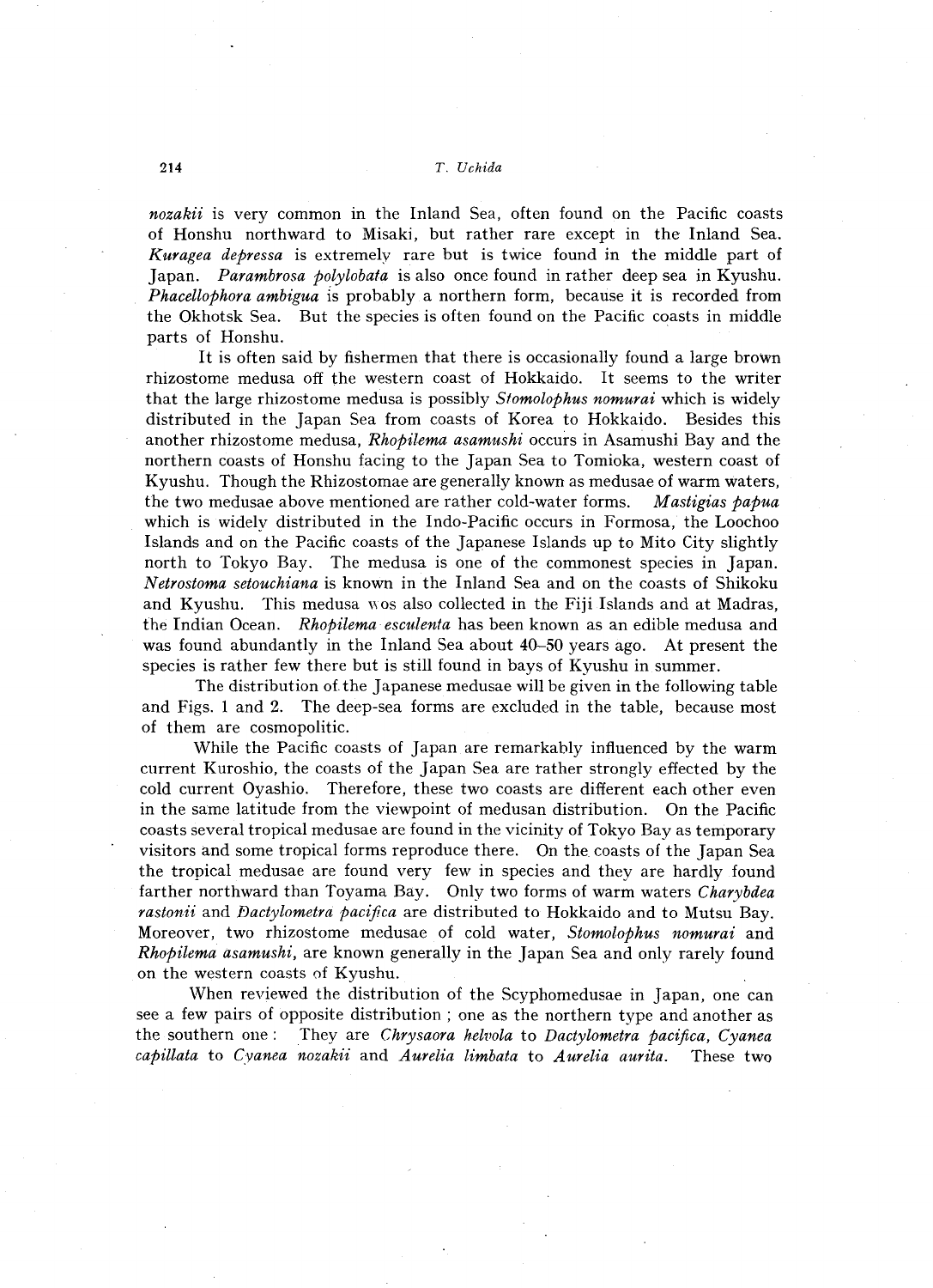Scyphomedusae in Japanese and its Adjacent Waters

| Localities<br>Species           | Sea<br>Okhotsk | Hokkaido               | Sea<br>Japan      | Bay<br>Mutsu           | Sea<br>Inland | Pacific Coasts<br>of Honshu<br>(Shikoku,<br>Kyushu) | Loochoo<br>Islands | Formosa | China | Philippine and<br>Indo-Pacific |
|---------------------------------|----------------|------------------------|-------------------|------------------------|---------------|-----------------------------------------------------|--------------------|---------|-------|--------------------------------|
| Stenoscyphus<br>inabai          |                |                        | $\pmb{\omega}$    | n                      | H             | u                                                   |                    |         |       |                                |
| Haliclystus<br>auricula         |                |                        | $^{\prime\prime}$ | H                      | ø             |                                                     |                    |         | n     |                                |
| Haliclystus<br>borealis         |                |                        |                   |                        |               |                                                     |                    |         |       |                                |
| Haliclystus<br>steinegeri       |                |                        |                   |                        |               |                                                     |                    |         |       |                                |
| Haliclystus<br>sinensis         |                |                        |                   |                        |               |                                                     |                    |         | Ħ     |                                |
| Thaumatoscy-<br>phus distinctus | $\theta$       |                        |                   |                        |               |                                                     |                    |         |       |                                |
| Sasakiella<br>cruciformis       |                |                        |                   |                        |               |                                                     |                    |         | n     |                                |
| Sasakiella<br>tsingtaoensis     |                |                        |                   |                        |               |                                                     |                    |         | n     |                                |
| Kishinouyea<br>nagatensis       |                |                        | $\theta$          |                        | $\theta$      | n                                                   |                    |         |       |                                |
| Charybdea<br>rastonii           |                |                        | n                 |                        | $\theta$      |                                                     |                    |         |       |                                |
| Tamoya<br>bursaria              |                |                        |                   |                        | h             |                                                     |                    |         |       |                                |
| Tetraplatia<br>volitans         |                |                        |                   |                        |               |                                                     |                    |         |       |                                |
| Palephyra<br>pelagica           |                |                        |                   |                        |               | (?)                                                 |                    |         |       |                                |
| Nausithoe<br>punctata           |                |                        |                   |                        |               | n                                                   |                    |         |       |                                |
| Stephanoscyphus<br>racemosus    |                |                        |                   |                        |               |                                                     | ø                  |         |       |                                |
| Pelagia<br>panopyra             |                |                        |                   |                        | n             |                                                     | n                  | n       |       |                                |
| Chrysaora<br>helvola            |                |                        |                   |                        |               |                                                     |                    |         |       |                                |
| Dactylometra<br>pacifica        |                | tempora-<br>ry visitor | $^{\prime\prime}$ |                        | n             |                                                     | n                  |         |       |                                |
| Kuragea<br>depressa             |                |                        |                   |                        |               | n                                                   |                    |         |       |                                |
| Sanderia<br>malavensis          |                |                        | $\theta$          |                        | u             |                                                     |                    |         |       |                                |
| Cyanea<br>capillata             |                | tempora-<br>ry visitor |                   | tempora-<br>ry visitor |               |                                                     |                    |         |       |                                |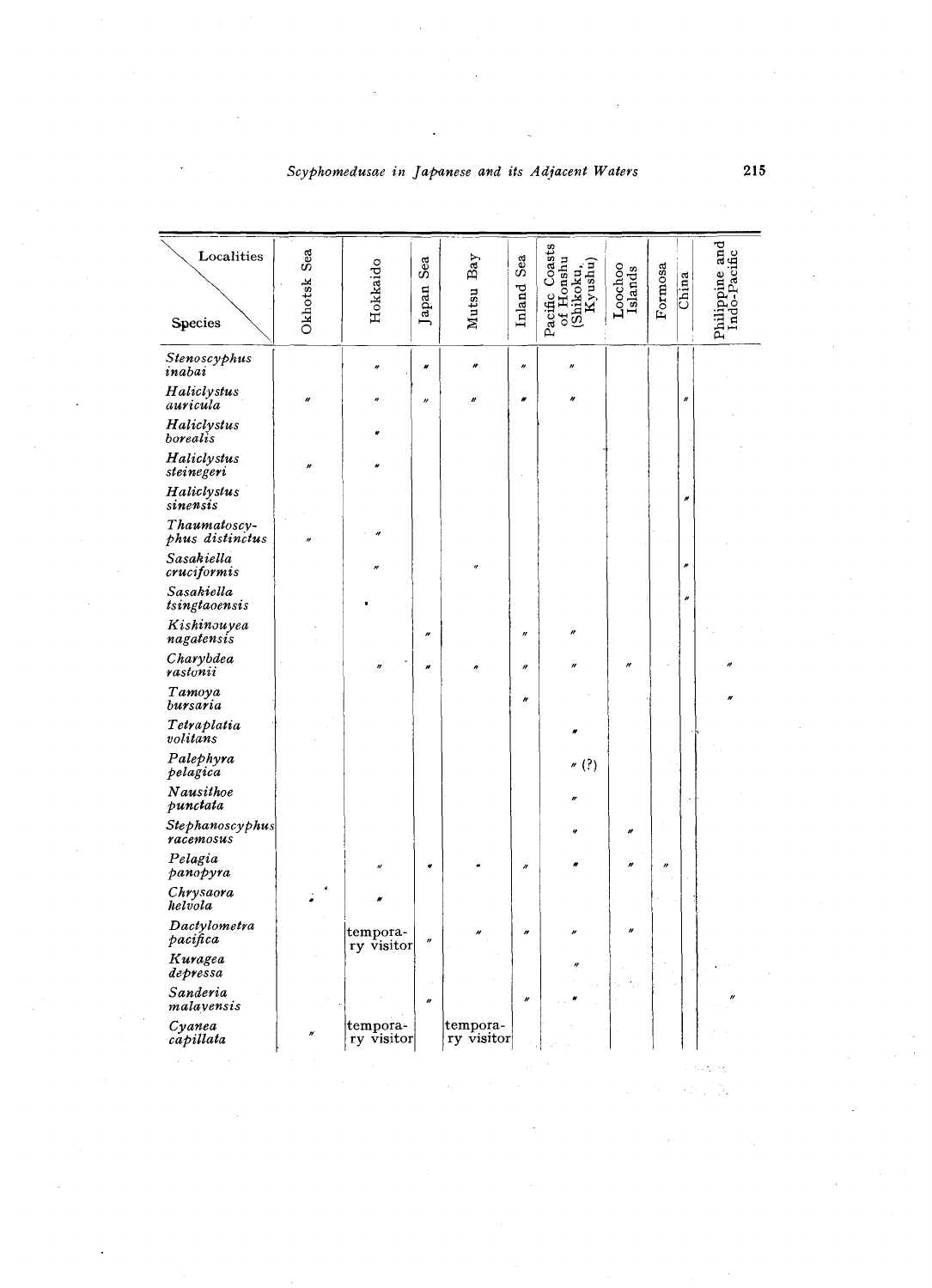T. Uchida

| Localities<br>Species      | Okhotsk Sea      | Hokkaido | Sea<br>Japan | Mutsu Bay | Sea<br>Inland     | Coasts<br>of Honshu<br>(Shikoku,<br>Kyushu)<br>Pacific | Loochoo<br>Islands | Formosa               | China               | Philippine and<br>Indo-Pacific |
|----------------------------|------------------|----------|--------------|-----------|-------------------|--------------------------------------------------------|--------------------|-----------------------|---------------------|--------------------------------|
| $C$ yanea<br>purpurea      | once<br>recorded |          |              |           |                   |                                                        |                    |                       |                     |                                |
| $C$ vanea<br>nozakii       |                  |          |              |           | $\boldsymbol{''}$ | w                                                      |                    |                       |                     |                                |
| Phacellophora<br>ambigua   | H                |          |              |           |                   | n                                                      |                    |                       |                     |                                |
| <b>Aurelia</b><br>aurita   |                  | $\theta$ | n            | u         | n                 | n                                                      | n                  | $\boldsymbol{\theta}$ |                     | n                              |
| Aurelia<br>limbata         | n                |          |              |           |                   |                                                        |                    |                       |                     |                                |
| Cassiopea<br>ornata        |                  |          |              |           |                   |                                                        |                    |                       |                     | Micron-<br>esia                |
| Netrostoma<br>setouchiana  |                  |          |              |           | n                 |                                                        |                    |                       |                     | v                              |
| Netrostoma<br>coerulescens |                  |          |              |           |                   | tempora-<br>ry visitor                                 |                    |                       |                     |                                |
| Cephea<br>cephea           |                  |          |              |           |                   | tempora-<br>ry visitor                                 |                    |                       |                     |                                |
| Mastigias<br>papua         |                  |          |              |           |                   | n                                                      | H                  |                       |                     |                                |
| Thysanostoma<br>thysanura  |                  |          |              |           |                   |                                                        |                    |                       |                     |                                |
| Phyllorhiza<br>triformis   |                  |          |              |           |                   | one<br>recorded                                        |                    |                       |                     |                                |
| Acromitus<br>flagellatus   |                  |          |              |           |                   |                                                        |                    | $\boldsymbol{r}$      |                     |                                |
| Stomolophus<br>nomurai     |                  |          |              |           |                   |                                                        |                    |                       |                     |                                |
| Rhopilema<br>esculenta     |                  |          |              |           | ٠                 | n                                                      |                    |                       | $\pmb{\mathcal{N}}$ |                                |
| Rhopilema<br>asamushi      |                  |          | H            | n         |                   |                                                        |                    |                       |                     |                                |
| Rhopilema<br>hispidium     |                  |          |              |           |                   |                                                        |                    |                       | n                   | n                              |

medusae in each pair are all colsely allied forms. The similar case is also in the order Rhizostomae. The medusae belonging to the order are generally forms of warm waters, but some of Scapulatae are distributed in comparatively northern parts. In Japan two Rhizostomae are the northern forms, Rhopilema asamushi and Stomolophus nomurai. In Europe, Rhizostoma pulmo allied to Rhopilema asamushi is only medusa found together with Cotylorhiza tuberculata in the Mediterranean Sea and in North America, Stomolophus meleagris, another member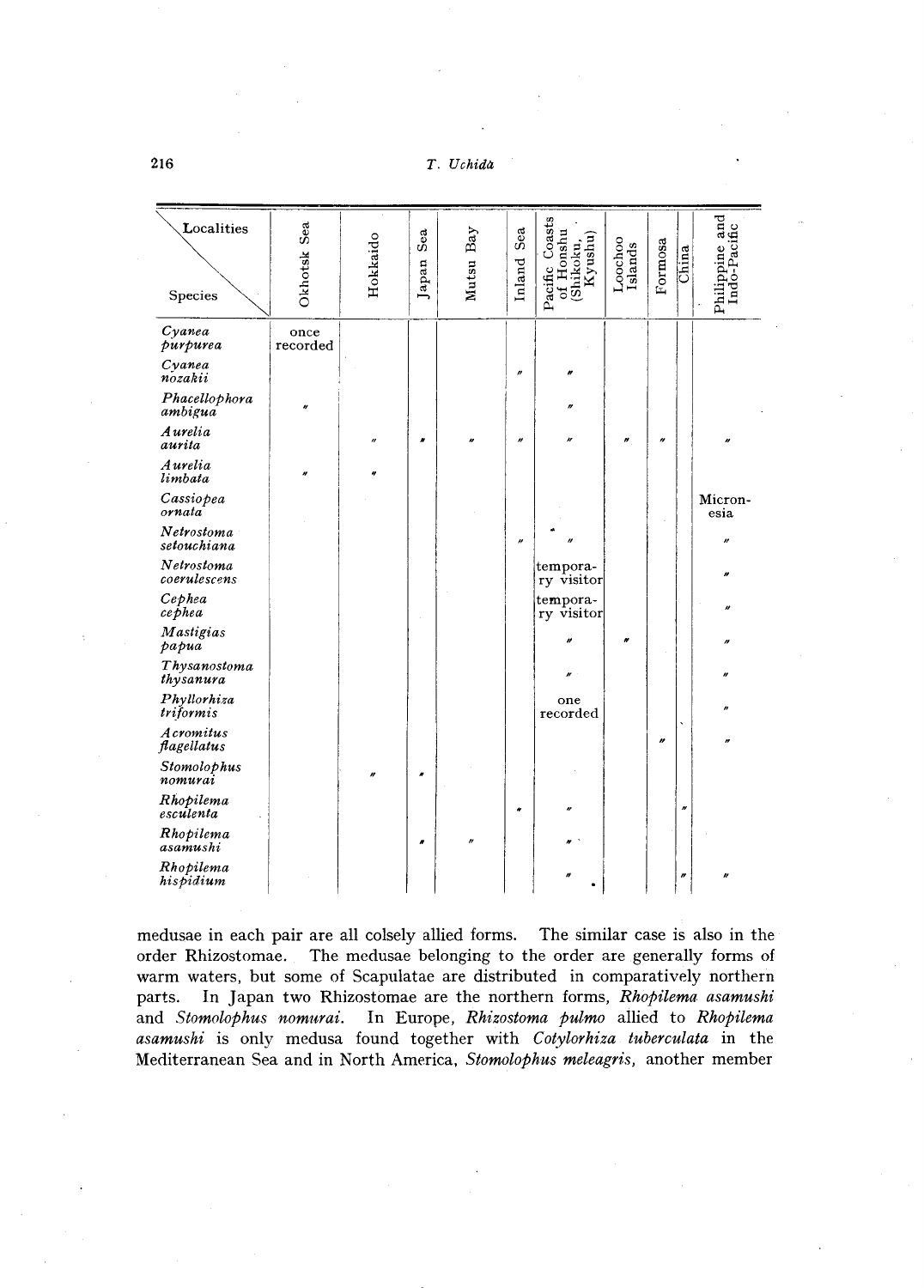## Scyphomedusae in Japanese and its Adjacent Waters



Fig. 2. The map showing the distrbution of a pair of allied species, each in opposite distribution, northern and southern.

217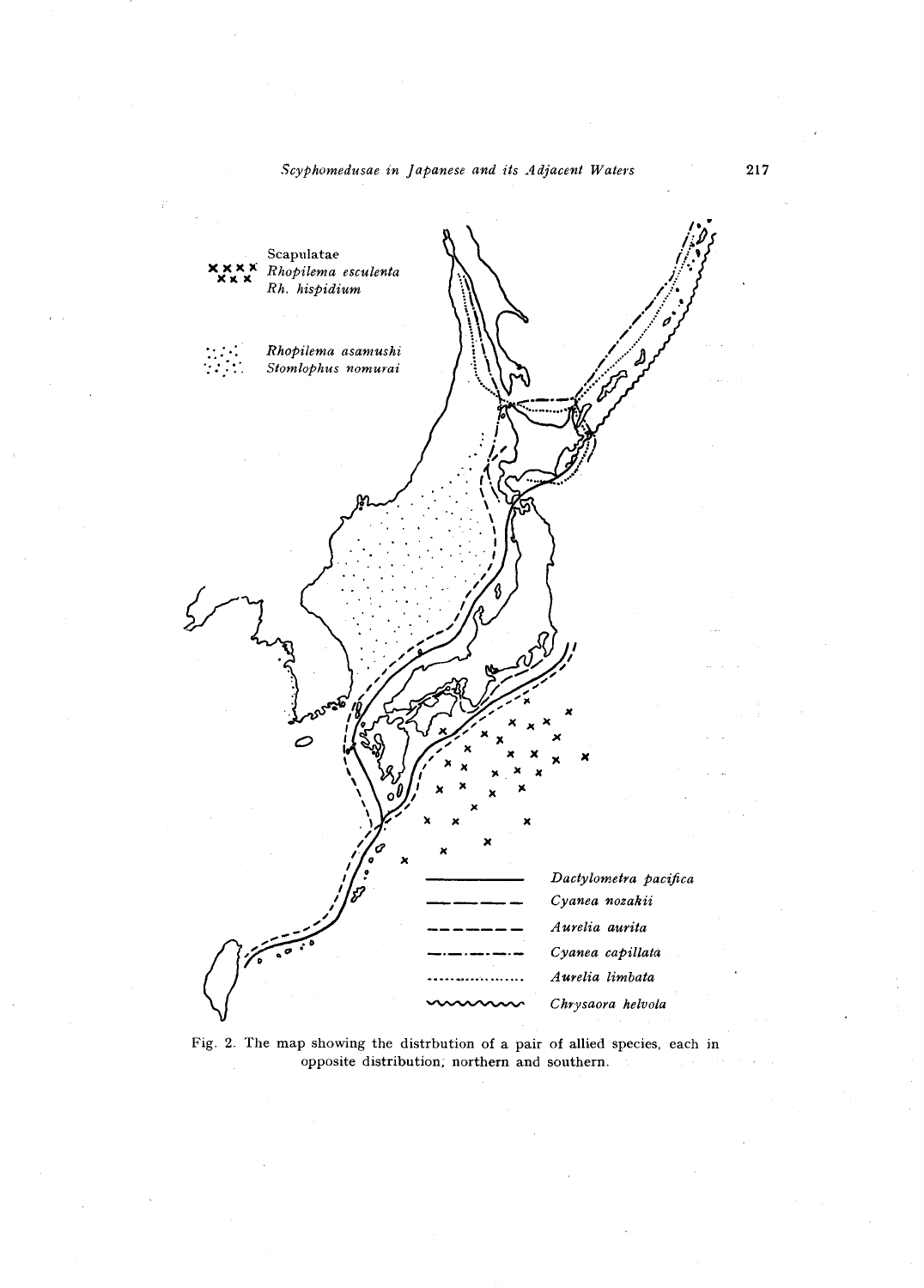of the genus, is also a single medusa found in cold waters.

#### **Literature**

- Bigelow, H. B., 1913. Medusae and Siphonophorae collected by the U. S. Fisheries Steamer ""Albatross" in the northwestern Pacific, 1906. Proc. U. S. Nat. Mus., vol. 44, p. 1-119, pis. 1-6.
- -, 1920. Medusae and Ctenophora. Rep. Canadian Arctic Exped. 1913-18. vol. 8, pt. H. p. 1-20, 1-2.
	- -, 1930. Plankton of the Bermuda Oceanographic Expeditions. VIII. Medusae taken during the years 1929 and 1930. Zoologica, New York Zoological Society, vol. 23, p. 99-189.
- Brandt, J. F., 1838. Ausftihrliche Beschreibung der von C. H. Mertens auf seiner Weltumsegelung beobachteten Schirmquallen nebst allgemeinen Bemerkungen tiber Schirmquallen tiberhaupt. Mem. Acad. Imp. d. Sci. St. Petersbourg, ser. 6, p. 237-411, pI. 1-31.
- Goette, A., 1886. Verzeichnis der Medusen, welche von Dr. Sander, Stadtarzt auf S. M. S. "Prinz Adalbert" gesammelt wurden. Sitz. d. könig. preuss. Akad. d. Wissen. z. Berlin, Bd. 39, p. 1~7.
- Kirkpatrick, R., 1903. Notes on some medusae from Japan. Ann. Mag. Nat. Rist., ser. 7, vol. 12, p. 615-621.
- Kishinouye, K., 1899. A new stalked medusa, *Haliclystus steinegeri.* Proc. U. S. Nat. Mus., vol. 22.

--, 1902. Some new Scyphomedusae of Japan. Jour. Coll. Sci. Tokyo Imp. Univ., vol. 17, art. 7.

----- ,1910. Some medusae of Japanese waters. Jour. Coll. Sci., Tokyo Imp. Univ., vol. 27, Art. 9.

Komai, T., 1935. On *5tephanoscYPhus* and *Nausithoe.* Mem. Coil. Sci., Kyoto Imp. Univ., ser. B. vol. 11, no. 5.

- -----, 1936. On another form of *5tephanoscyphus* found in the waters of Japan. The same, vol. 11, no. 3.
- ----, 1939. On the enigmatic Coelenterate *Tetraplatia.* Jap. Jour. Zool., vol. 8, p. 231 250, pI. 1.
- Light, S. F. 1914. Some Philippine Scyphomedusae, including two new genera, five new species, and one new variety. Philippine Jour. Sci., vol. 9, p. 195-231.
- -, 1921. Further notes on Philippine scyphomedusan jellyfish. The same, vol. 18, p. 25-45.
- Ling, S. W. 1937. Studies on Chinese Stauromedusae 1. Stauromedusae from Tsingtao. The Amoy Marine BioI. Bull., vol. 3, no. 1.
	- -----, 1939. Studies on Chinese Stauromedusae 2. Further Studies on some Stauromedusae from China. Linguan Sci. Jour., vol. 18, No.3.

Maas, 0., 1903. Scyphomedusan der Siboga-Expedition. Monogr. 11, p. 1-91, pI. 1-12.

---, 1909. Japanische Medusan. Beiträge zur Naturgeschichte Ost-Asiens, Abh. Math-phys. Klasse d. k. Bayer. Akad. d. Wiss., Suppl. Bd. 1, Abh. 8, p. I-52, pI. 1-3.

Mayer, A. G., 1910. Medusae of the world, p. 1-735, pl. 1-76. Carnegie Inst. Washington, publ. No. 109.

-, 1917. Report upon the Scyphomedusae collected by the United States Bureau